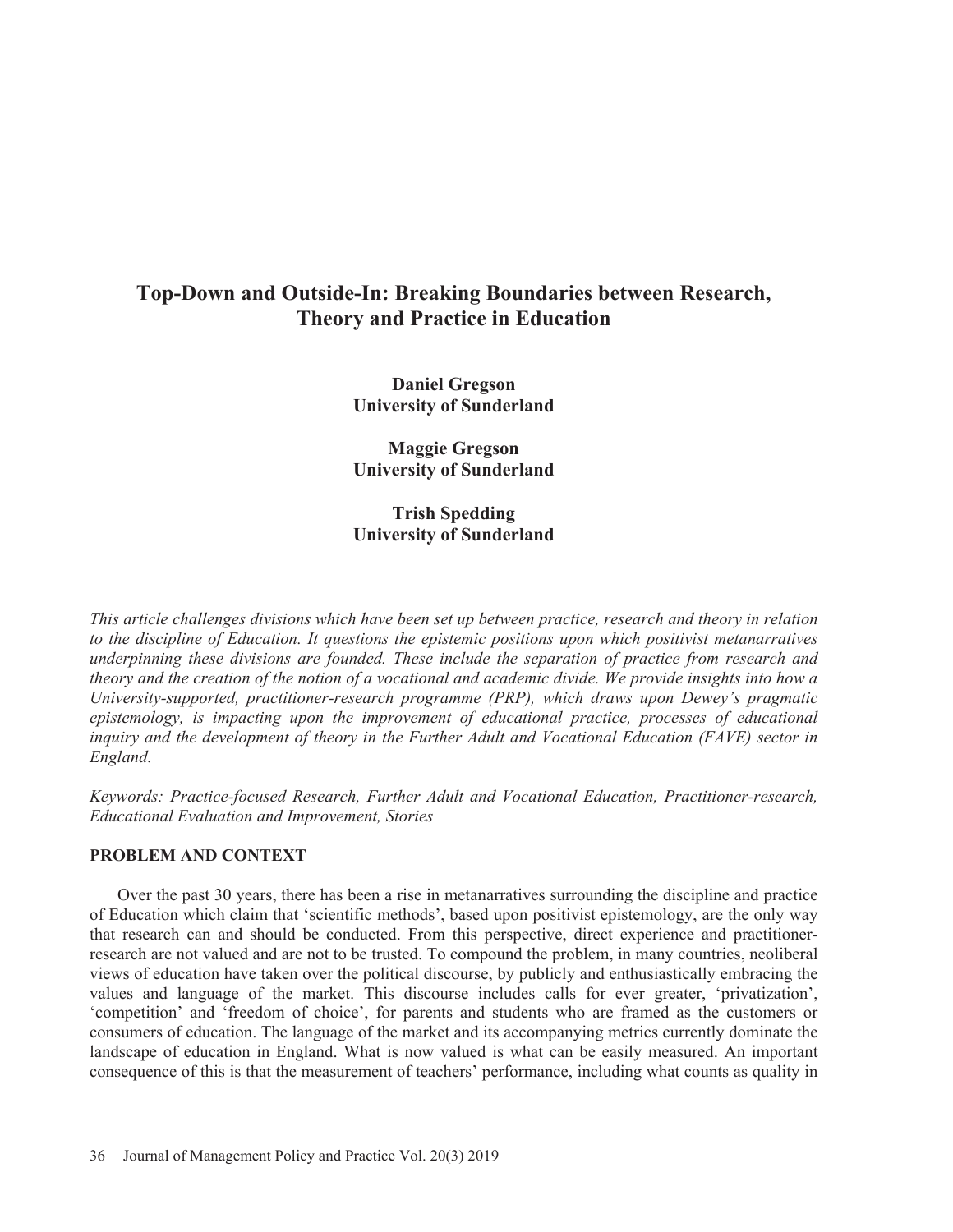education are now evaluated through narrowly framed national inspection criteria and international league tables (Arnove et. al., 1996, Coffield 2008, 2017, Ball 2008, 2018).

Supporters of positivist metanarratives argue that 'big research', randomized control trials and metaanalyses which lead to the production of effect sizes, league tables etc. are the only forms of research which produce authentic knowledge. Practitioner-research is publicly and often stridently condemned as being simply "not good enough". Some (but not all) of this criticism is justified. It is not difficult to find examples of poorly conducted practitioner-research. However, it is equally easy to find examples of major, high profile research studies, influenced by positivistic epistemology which claim to be 'precise and scientific' but involve the use of blunt research instruments and crude measures with, 'large samples smoothing out errors and disguising instances of significant success or failure' (Gardner et. al., 2008, p. 89).

From a slightly different perspective, representatives from universities and other institutions of Higher Education (HE) are also critical of practitioner-research. They argue that *they* are specialists in educational research and only they understand research methodologies and methods well enough to put them to work effectively and to report them clearly enough to be able to disseminate rigorous and robust findings of research studies to wider audiences. The main thrust of this argument is that practitionerresearch is not systematic or 'scientific' enough to produce rigorous, robust, original or significant research outcomes.

In contrast, others (including ourselves) take the view that practitioner-research matters as much if not more than research based on randomized control trials, meta analyses and research conducted in HE, because practitioner research is uniquely capable of taking context and local knowledge seriously. Following Kemmis (1995) and Carr (1995) we argue that practice is the arena where ideas from other types of research and theories generated by those in HE and elsewhere are tested and challenged.

In the heat and noise of debates about what counts as educational research, the focus has been largely upon "what works" rather than upon what research in education is *for -* its purposes and its values. We question the dichotomies constructed by positivist metanarratives. We challenge the divisions set up by such narratives. In particular we contest divisions set up between practice, theory and research in relation to educational research conducted in the pursuit of educational improvement. We also cast doubt upon the legitimacy of historical, social and cultural constructions of a vocational-academic divide.

The practice of Education we argue is a moral activity and should always be about doing the right thing for individuals and groups of learners in context, in the light of local knowledge and in view of experience. This is a very different proposition to one which advocates that the role of teachers is simply to apply ideas developed by others in other contexts who then proclaim themselves to be the possessors of absolute truths about "what works".

Acting in the interests of educational values and the public good is a very different activity to one which is driven by the values and dubious morals of the market in which teachers are held in positions of low status and low trust. Coffield (2008) points to how the view of education as a market has led to a growing body of literature promoting 'quality' systems requiring the micro-management of teachers which advocate approaches to improving educational practice from the 'top-down' and from the 'outsidein'. It is worth pausing here to note how little of the literature in praise of the virtues of 'top-down', 'outside-in' approaches to educational improvement has been written by teachers, the very people who are held directly responsible and accountable for the improvement of educational practice.

Coffield (2017) expresses serious reservations about approaches to educational evaluation and inspection in England which assume that the complexity and quality of education can be reduced to a number between 1 and 4, where 1 is considered to be 'outstanding' and 4 signals an imperative to 'improve'. Ball (2008, 2018) draws attention to how this 'top-down' and 'outside-in' system of education in England has spawned a culture of 'terror' and 'performativity' where educational outcomes are fabricated for the purposes of securing a publicly applauded outcome in a high stakes inspection regime. In England, approaches to educational improvement which encourage this kind of gaming are proving to be of limited value to politicians, policy professionals, taxpayers, parents and learners alike. Coffield (2008, 2014, 2017) and Gregson and Nixon (2008) note that , despite unprecedented levels of public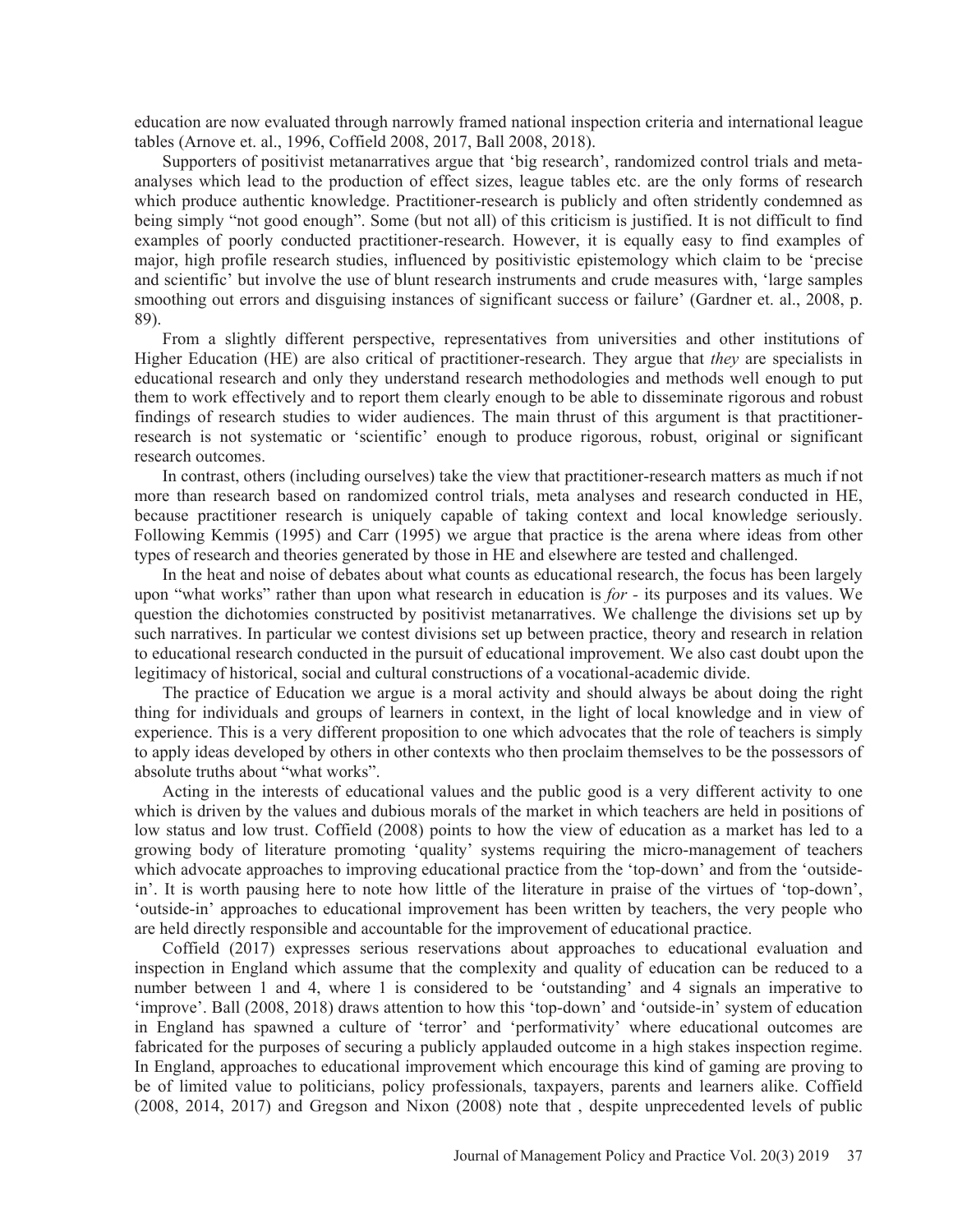investment in educational improvement in England it is difficult to discern any commensurate increase in the quality of results. For example, as Coffield (2017, pp. 7-8) observes, 'the puzzle that remains is why Ofsted's ratings improve year on year, but the scores of English students on international tests such as the Programme for International Studies Assessment (PISA) decline'.

#### **LITERATURE REVIEW**

This literature review, in this section of the article, is presented in two parts. The first focuses upon philosophical issues surrounding the separation of practice from research and theory. The second presents a challenge to the social, cultural, historical and political construction of the notion of a vocationalacademic divide.

# **CHALLENGING THE THEORY-PRACTICE DIVIDE**

We indicate above, how Educational research in England is often characterized by researchers from institutions of HE presenting their accounts of the educational practice of teachers. We also note how public reports produced by external inspection bodies in England, for example, the Office for Standards in Education (Ofsted) in the form of evaluative reports are made publicly available for the 'naming and shaming' of those practitioners and institutions considered to be underperforming. We also observe that while the improvement and development of educational practice is a political and policy priority across all phases and fields of education, teachers often regard educational research as foreign territory, open only to the activities of a privileged elite of research specialists from institutions of HE. This has tended to encourage teachers to see educational research as being far removed from educational practice. In effect, as an elitist pursuit in which systematic, rigorous and robust research design can only be determined in advance by a prescient and privileged few, in situations where research always proceeds in expected and unproblematic ways. Not surprisingly, this view of educational research actively discourages most teachers from engaging in it!

In addition, of the few teachers who do engage in educational research, many do so with a great deal of trepidation and considerable lack of confidence. Often this means that they do not see their research through to completion, let alone to peer-review and publication stage. As a consequence, much practitioner-research does not have a discernible impact upon practice. Ironically, a great deal of educational research conducted by researchers from HE is never read by a wider audience and therefore does not have much impact upon practice either. These are some of the reasons why the positivist, technical-rational metanarrative of educational improvement from the 'top-down' and the 'outside in' 'fails.

This article explores how teachers' confidence and willingness to engage in, educational research might be encouraged through programmes of University-supported, practitioner-research. The Practitioner Research Programme which forms the focus of this study (PRP) is funded and provided in a partnership between the University of Sunderland and the Education and Training Foundation (ETF), the representative body in England for the Further Adult and Vocational Education (FAVE) sector.

The PRP begins with the practice-focused concerns of teachers and uses direct experience, inquiry into practice, story, and other creative media to develop understandings of key ideas, theories and concepts in educational research and practice. These include considerations of the realities of conducting educational research: recognizing and knowing what your research has found; the processes of educational inquiry; the processes involved in the improvement of practice; and the processes involved in the development of high standards of research and scholarship expected in the academy.

To say that the only way to conduct educational research is through rigorous laboratory methods and randomized control trials, is to deny the importance of local knowledge and context. It is also to overlook the role of practitioner judgement in the improvement of educational practice. To try to reduce educational research to a list of repeatable "teacher proof" experiments that can be routinely replicated from London to Illinois, is to see the world in a particularly narrow and technical way in which human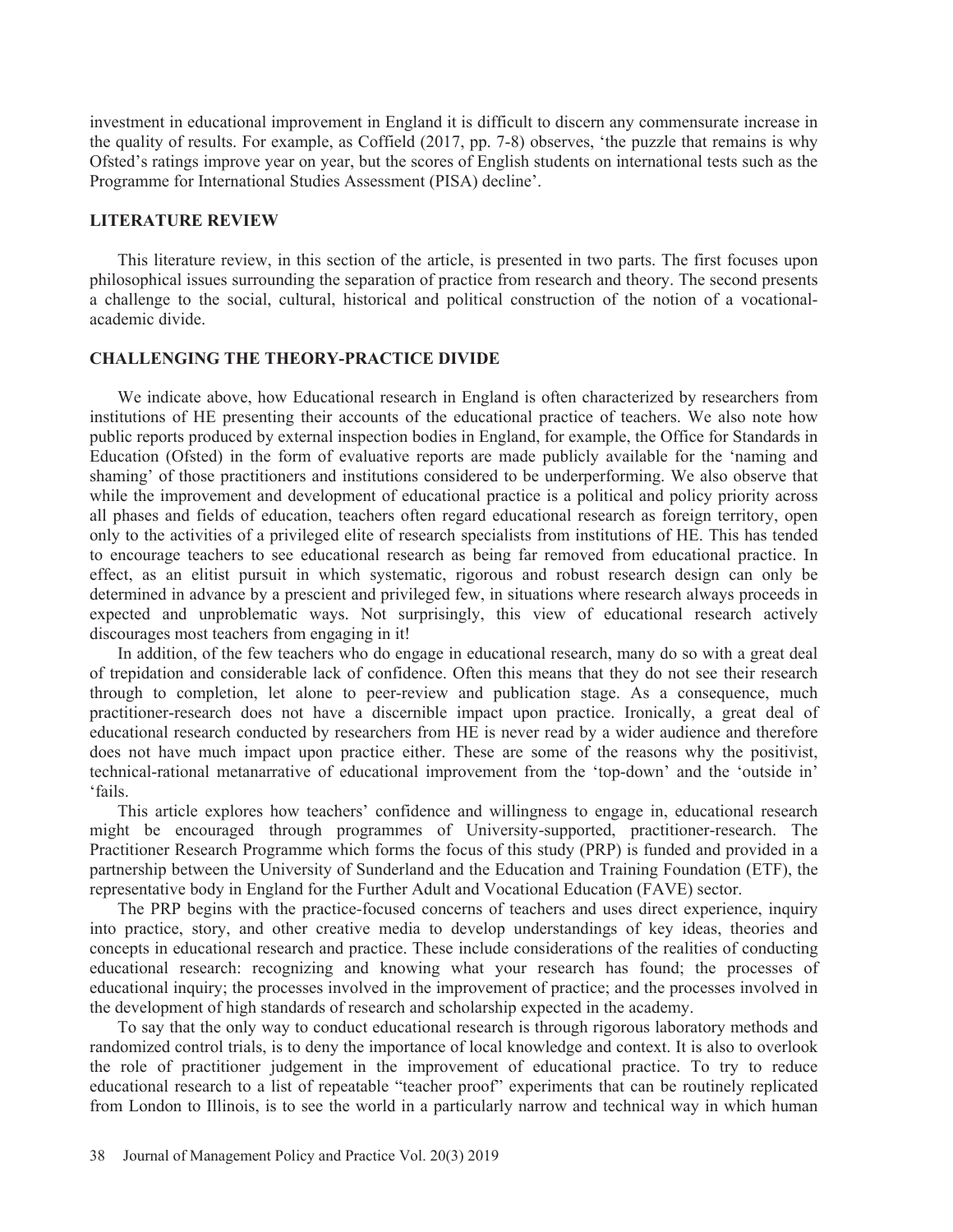experience plays little or no part. To see the world in this way is to remove us from the stories we tell ourselves about ourselves and the world we live in. The world of education is no different to any other world, including the world of Art, Engineering, Drama, Maths and Science. We need stories to help us to make sense of all of these practices, all of these forms of life and the ways in which we can come to know them (Eisner, 1993).

In the *Predictable Failure of Educational Reform*, Sarason (1990), argues that the practice of education is routinely formed and transformed, not by its outsiders, but by its insiders. Those who care about education enough to spend their lives engaged in pursuit of the improvement of its practice (Dunne, 2005). Those who worry about the consequences of that practice enough to keep trying to get better at it, sometimes by making small incremental improvements, sometimes via more radical leaps and bounds. From this point of view, the capacities of teachers to conduct research into their own practice in order to improve it, is a crucial engine of progress. Their ability to share and learn from their own experiences of education and the experiences of others, both face-to-face and through written and oral stories, is a motor that drives progress forward on a wider scale.

This is not to take the position that teachers cannot and should not learn from the research of others. It is to say however, that they may be able to learn and engage more deeply with ideas from the research of others when that research is presented in ways which are connected to practical experience in the form of 'stories' told by other teachers and other researchers and scholars who have tried to understand the world in general, and the world of education in particular, before them. These stories of practical experiences of education, research, theory development and scholarship underpin the pedagogical interventions employed the PRP.

# **ATTEMPTING TO LOOSEN THE GRIP OF THE VOCATIONAL ACADEMIC DIVIDE IN ENGLAND**

The existence of a vocational-academic divide is often used to justify the second-class status of vocational education in relation to academic education. Hyland (2017) identifies the historical construction of a divide between vocational and academic education and the introduction of the notion of a differential hierarchy in educational pursuits which separates the theoretical from the practical and the social stratification of mental activities above physical activities. He locates the construction of this divide in the class systems of Ancient Greece, where the inferior status of the vocational, positioned it as being unworthy of the elite. Hyland (2019) argues, that for centuries, this has reinforced the notion that only cognitive aspects of learning are of interest and of value in education. This partial and misguided conception he argues, contributes to this day to the subordinate and second-class status of vocational education.

Gregson and Todd (2018) point to how the term vocational continues to carry second-rate connotations in England, in a culture where 'academic' and 'professional' education are prized above an education for the purpose of pursuing a craft or 'trade'. They draw attention to how Dewey (1933) is critical of such narrow thinking and how he foregrounds the importance of recognizing that the meaning of the word 'vocation' (from the Latin vocātiō) involves a calling to do something well in the world for its own sake and with its own rewards. The setting for this study is particularly interesting since the acceptance of a vocational-academic divide arguably runs wider and deeper in England than in other industrialized economies, in Europe, Asia and Australasia, (Hyland 2017, 2019, Coffield 2008).

An impact of this separation of the vocational and the academic and the elevation of the academic education over vocational education in England, has been that since the early 1980s the development of practice in vocational education is regarded by some as requiring little more than 'training' in a narrow and instrumental set of 'skills' in order to be useful, so that a person can perform a particular job, often for a single employer. From this perspective, teaching in vocational education is reduced to a kind of mindless, mechanical behaviorism where the job of teachers becomes little more than that of a technician, inserting facts into the minds and conditioning behaviors into the hands and hearts of learners in order for them to be able to perform in accordance with prescribed and easy to measure learning outcomes. As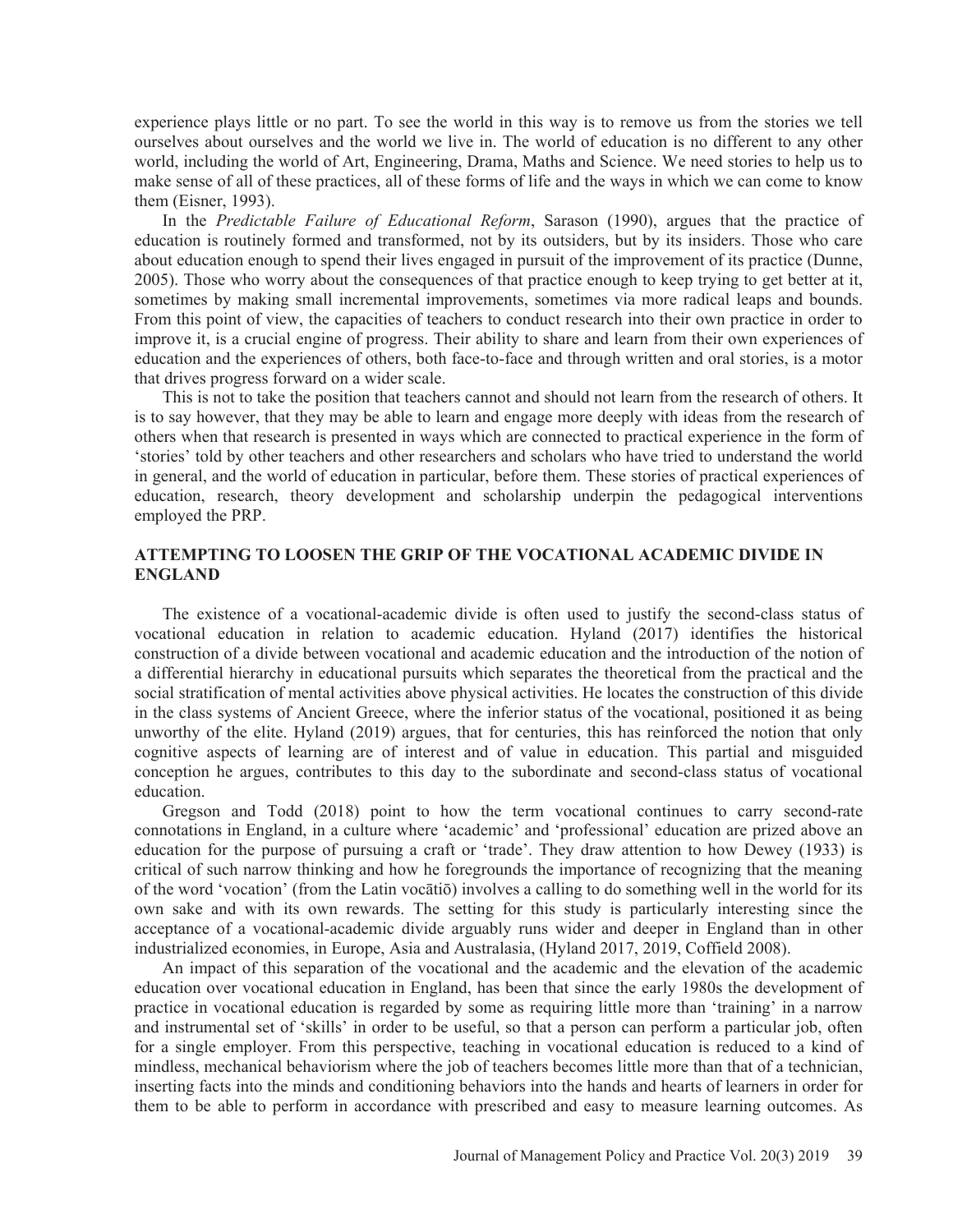lowly technicians, teachers are expected to do what they are told and to make sure that their students do the same.

Young (2007, p. 128) notes how in England the Review of Vocational Qualifications in 1987, signposted a shift away '… from a qualification system based on shared practices and professional judgment, to one based on formally explicit *criteria,* capable of being defined independently of any specific experience or practice' (original emphasis). Through the work of Raggatt and Williams (1999), he suggests that support for this type of vocational reform was initially tied to the government's determination to break the power of trade unions, which they saw as using trade and craft qualifications to perpetuate restrictive practices.

Young also points out that,

The attempt to 'break with the past' has been a familiar feature of qualification reform, and not only associated with the political Right. Similar frameworks have been introduced in Wales and Scotland strongly supported by the New Left of Centre coalitions leading the Assembly and Parliamentary Executives. (Young 2007, p.129.)

Young locates the roots of this shift, to a political culture which was fueled by the market-driven dogma of consecutive Conservative and New Labour governments. He illustrates how this marked the introduction of an education and training system in England based upon the measurement of narrow outcomes rather than upon more enduring educational concerns which have characterized vocational educational for centuries. The knock-on effect of the perpetuation of a vocational-academic divide in England, coupled with 'top-down' preoccupations with the measurement of educational outcomes, has been to push research in vocational education to the margins of practice in the sector. The upshot of this is that research in the FAVE sector in England has moved into the charge of institutions of Higher Education (HE). Given the above social, cultural and historical backdrop, it is not surprising that the second-rate status of vocational education in England is maintained by class systems and social divisions of labour to this day (Ball, 2018.) The idea of a vocational-academic divide has gained momentum over the years to the extent that practitioners of vocational education are deemed not to be capable of conducting systematic and rigorous research into their own practice. Where sector practitioners have conducted research, it is often regarded to be of a lower standing than research conducted in HE. Research and theory development in the sector have been largely removed from practice and from those actually engaged in practice. So that responsibility for research and theory development in the field of vocational education in England resides almost exclusively in the hands of universities. Responsibility for educational reform, policy implementation and development are also equally distanced from educational practice. What is interesting in all of this is that at no point in this discourse in England, are scholarship, theorizing and research seen as practices in themselves.

## **METHODOLOGY, METHODS AND THEORETICAL FRAMEWORK**

We do not have to go to knowledge to obtain an exclusive hold on reality. The world as we experience it is the real world. (Dewey, 1929, p.235.)

(R)esearch can only inform practice because it can never replace other knowledge which teachers bring to bear on practical problems; and that even the best research evidence is not available as fixed universal relationships between methods and outcomes but as local context-sensitive patterns which have to be interpreted by practitioners within their particular working environments. [Edwards, 2000, p. 301. (Cited in Coffield 2017, p. 58)]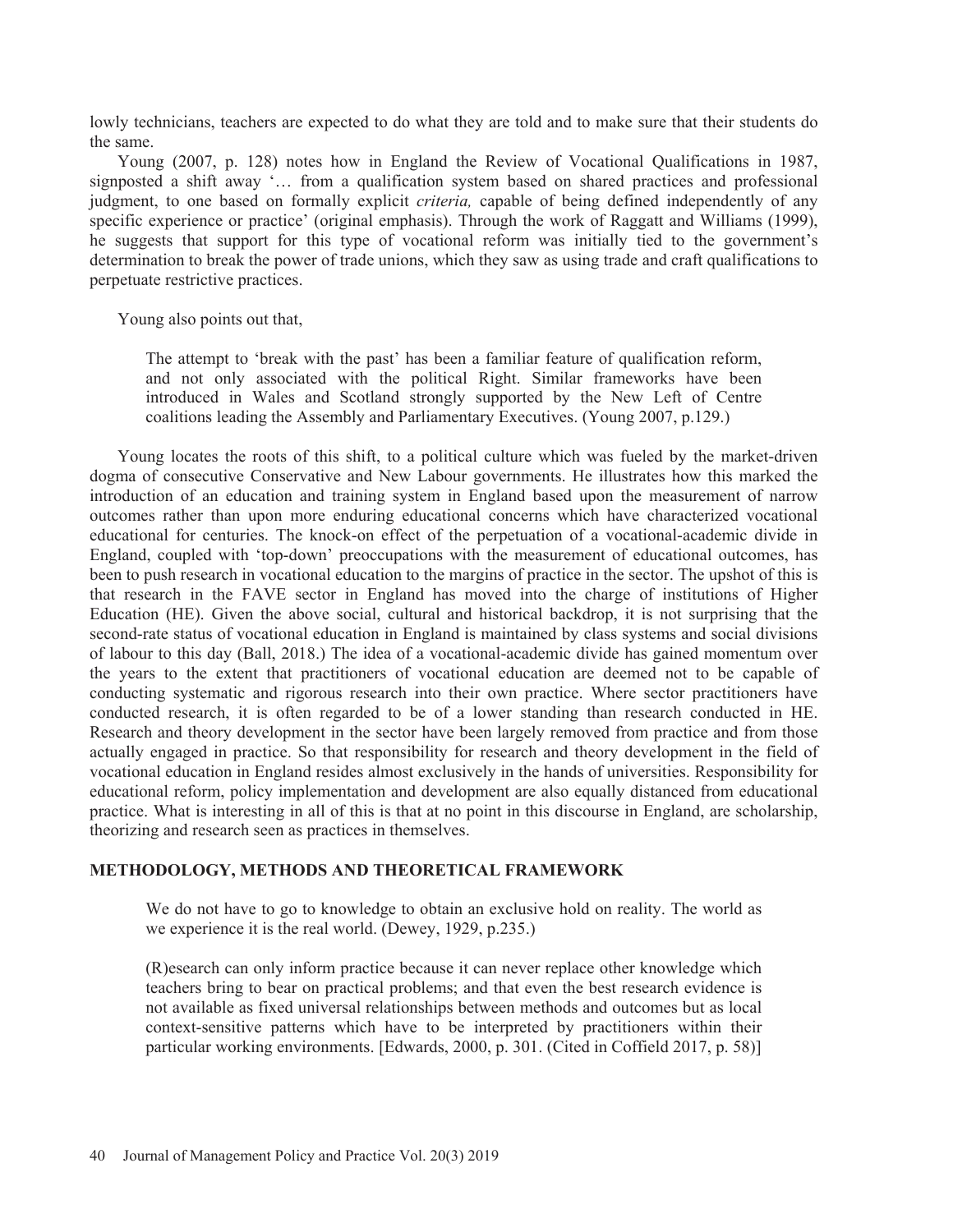#### **DEWEY'S PRAGMATIC EPISTEMOLOGY**

The unifying concept which guides our realization of the pedagogic devices employed in the PRP is Dewey's (1933) pragmatic epistemology. Strictly speaking, Dewey's pragmatic epistemology is not an epistemology in the traditional sense of the word. It does not attempt to provide an answer to the question of how our (immaterial) mind can acquire knowledge of a (material) world outside our mind (Hyland, 2017). Dewey maintains that this mind-body dualism is false. Echoing Socrates (469-399 BC), he cautions against quests which seek to know something 'for certain'. He regards such ventures as misguided on the grounds that they overlook the fallibility of the human condition and the nature of human experience.

Dewey argues that philosophy should not be concerned solely with the problems of philosophers and that philosophical method should be capable of dealing with real world problems. The main significance of Dewey's (1929, 1933) pragmatism for educational research, is that it approaches questions about knowledge from a practical angle. Dewey attends to questions of knowledge and the acquisition of knowledge within the framework of a philosophy of action. Dewey's theoretical framework takes action as its most basic category. However, as we point out above, he does not premise his understanding of knowledge upon the existence of a dualism between mind and matter. He takes his point of departure in interactions taking place in nature where nature is understood as a whole of interacting parts with indefinite interactions at its centre. For Dewey, the interactions that are of specific importance are the interactions between the human organism and its environment. Human action he argues is always the interaction between elements of human nature and the natural and social environment.

The interaction or as he describes it *trans*action of organism and its environment is an active, incremental, adaptive and adjustive process in which the organism attempts to maintain a dynamic balance with its constantly changing environment. Dewey's transactional approach offers an account of the point of contact between the human organism and the world. From Dewey's transactional position, as human beings we are always in touch with our natural and social environment, we are always in some sense 'thrown into the world', we are always doing something in the world. As human beings we can *not*  do something (e.g., breathing, feeling etc.,). However, this does not mean that reality simply reveals itself to us. One of Dewey's key ideas is that reality only reveals itself to us through our actions as well as our experience of those actions and their consequences. In this way, Dewey rejects the mind-world dualism of subject-object from which positivist world views derive. While Dewey accepts that knowledge is a construction, he asserts that knowledge is not a construction of the human mind but a construction that is located in the way in which 'we transact with and respond to changes in our natural and social environment' (Biesta and Burbules, 2003, p. 11). According to Dewey, what is actually universal is not an objective reality but a *process* of organism-environment transaction where reality emerges through inquiry and in experience.

In our attempts to maintain a dynamic balance with our environment, Dewey claims, we develop patterns of possible action which he calls habits. He argues that we acquire these as we develop a repertoire of possible ways to respond to and transact with our environment through a combination of trial and error and problem solving. He argues that we undergo or suffer the consequences of our actions and try to adjust ourselves accordingly. And so, the cycle repeats itself. Dewey points out that we can escape the immediate consequences of trial and error by performing symbolic operations in the act of thinking, where we can try out different lines of action and imagine their consequences without immediately and directly suffering their consequences. He contends that as we become more adept at considering possible lines of action and their potential consequences, the more precise or "intelligent" our actions can become.

He notes however that it is only when we make a judgment and take action, that we can know whether our chosen line of action was appropriate. For Dewey, his does not imply that each of us constructs only our own individual world. While he accepts that in one sense we all live in a world that is meaningful to us in our own way, he also argues that we live in a world in which we influence and are influenced by others. When we act together in mutual engagement in a shared endeavor he points out, we need to adjust our individual approaches, perspectives and patterns of action in order to make a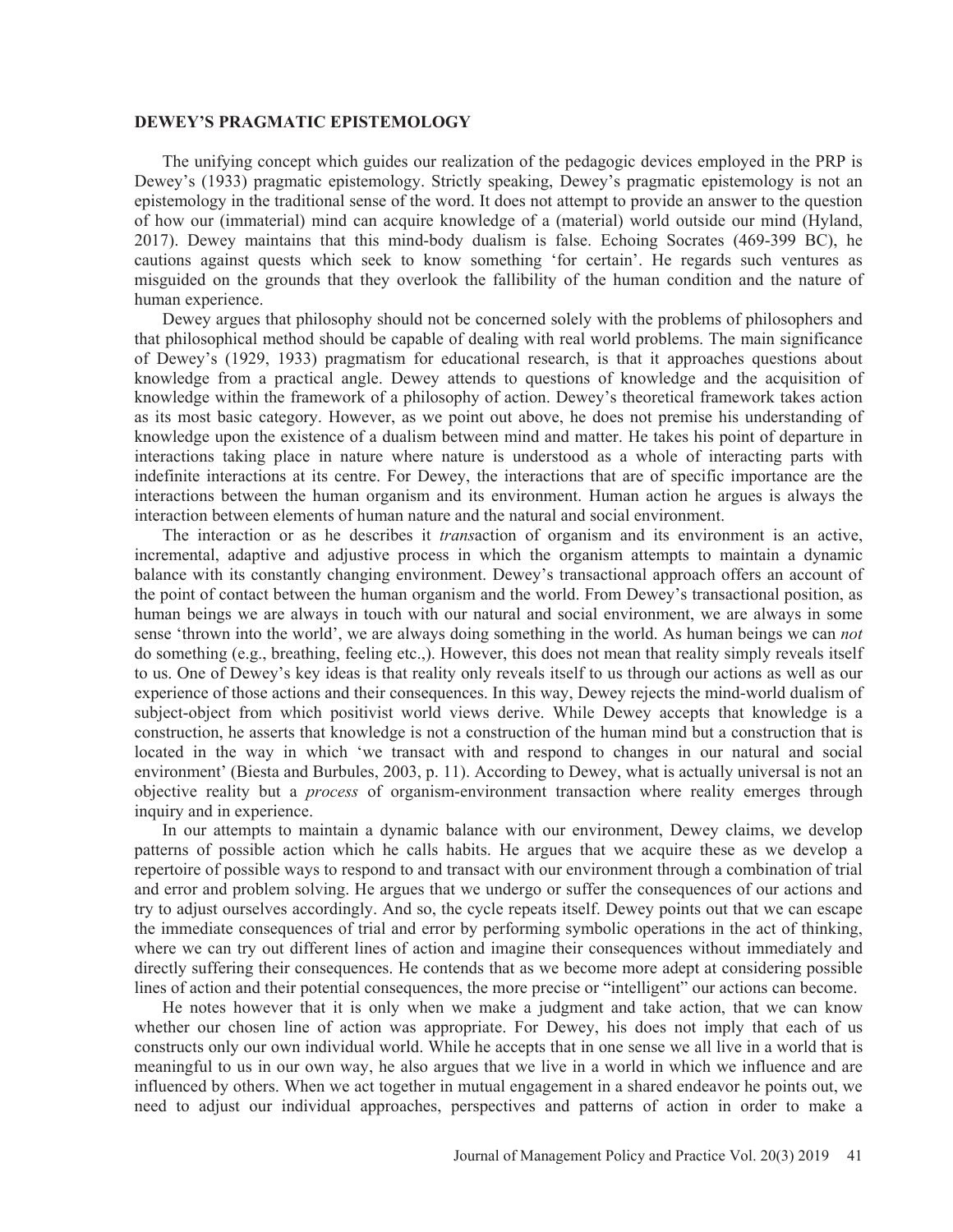coordinated response possible and, in this process, our individual worlds are transformed. This is not to imply that we become identical but that we share something in common in an intersubjective world we have created in action together.

## **THE PRACTICE FOCUSED RESEARCH METHODOLOGY OF THE PRP**

In contrast to the 'top-down', 'outside-in' approach to educational research described above, we draw upon the work of Dewey (1933) and Hunt (1987) to make the case that practitioners in the FAVE sector interested in improving educational practice should begin with themselves and value their direct experiences of practice. Hunt explains how, through personal and practical experience, he became dissatisfied with the conventional view that theories developed and verified through research can and should be applied directly to classroom practice. He argues that abstracting theory from practice in this way cuts us off from direct experience thereby removing us from the realities of the practice we are trying to improve.

The 'inside-out' approach underpinning the PRP and its model of educational change and improvement is rooted in experience and grounded in personal and practical knowledge. Hunt (1987) calls for 'inside-out' to come first, 'because among other things, this approach provides a valuable base from which to consider Outside-in information' (p.2). It is important to note that Hunt is not declaring that implicit theories held by practitioners are completely valid or that experienced knowledge is better than all formal theories. He takes the view that identifying implicit theories of practice creates a foundation for determining their validity and value compared with formal theories from 'outside'.

## **THE UNIVERSITY OF SUNDERLAND-ETF PRP: THE LOGISTICS**

The University of Sunderland-ETF PRP is an extensive national programme of practitioner-research in England which aims to develop understandings of practice-focused educational research, its role in improving educational practice and its potential to contribute to theory. The programme is funded by the Education and Training Foundation (ETF) the national representative body for the FAVE sector in England. The PRP has two pathways, one of which is at a more introductory level the Master of Arts (MA) Level Short Course and the other is a full Master of Philosophy pathway which provides the focus for this study. The PRP aims to open up pragmatic, epistemic spaces in which teachers, education leaders, policy professionals and University research active staff can systematically co-operate in identifying, planning, carrying out and critically evaluating a research investigation designed to explore and improve an aspect of educational practice identified by teachers as being in need of improvement. Depending upon the scale and scope of the research, this includes documenting the investigation and its contributions to knowledge, through the production of a Master of Philosophy thesis of around 60,000 words.

Other research outcomes include the production, presentation and justification of the findings of the research in the form of a research poster and a research presentation at the Foundation's Annual Research Conference in London. These research outputs are providing important sources of evidence of the impact of the PRP. In addition to the above, different forms of quantitative and qualitative data are being collected in terms of research impact and evaluations of residential Research Development Workshops.

# **RESEARCH DEVELOPMENT WORKSHOPS**

Residential Research Development Workshops are used in the ETF-SUNCETT PRP project to investigate how various stakeholders experience and respond to challenges in conducting, completing and reporting their practice-focused research, including sharing the findings of their research with their colleagues, wider stakeholders, policy professionals and other researchers in the field. The overarching purpose of the PRP is to create epistemic conditions in which teachers, education leaders, policy professionals and university researchers can talk openly about problems in educational practice from a teacher's perspective and in the context of direct experience. PRP practitioner-researchers aim to address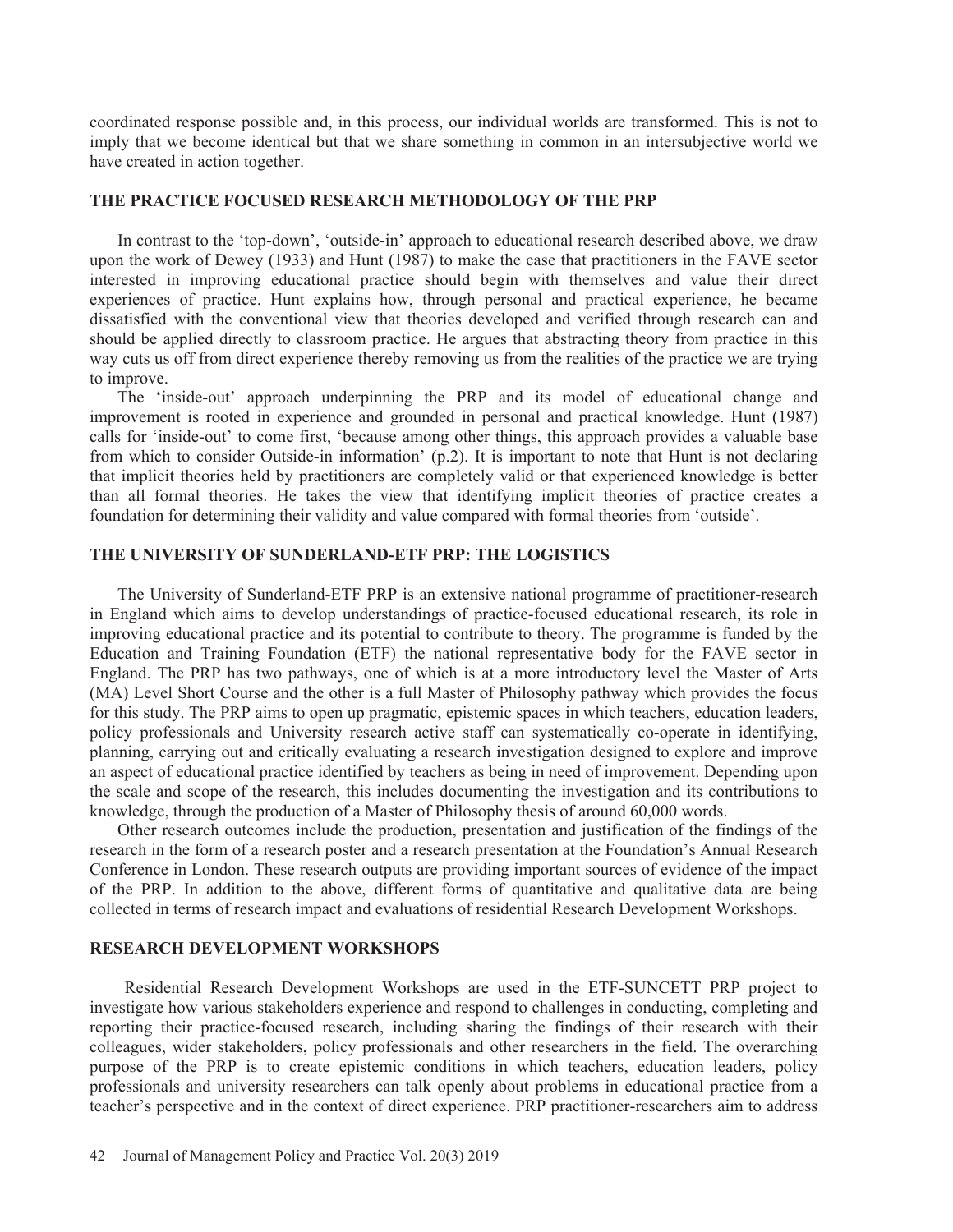a number of questions including the question of, if/how educational practice and the development of educational theory can be improved through practice-focused educational research.

The PRP programme of support consists of three Residential Research Development Workshops each of 3-4 days, provided over a ten-month period for practitioner-researchers progressively engaged in Year 1 and Year 2 of a customized Master of Philosophy programme. In addition participants are also supported through a series of regular supervisions and tutorials across the year. Research Development Workshops use 'a variety of stories' of research and practice as well as creative media to help teachers from the sector research to improve an aspect of their practice. Methods used include, stories of educational research, practice and knowledge development; narrative enquiry; multimedia ICT based games and conventional board games; music; film and art. These resources are used throughout the programme to enable and encourage teachers to engage deeply with key ideas and concepts in educational research including epistemological, methodological and educational issues.

In this interim report of our findings we describe how the use of stories of experience, research, practice and knowledge development, together with storytelling devices and narrative inquiry, used in the context of engaging with published educational research texts, are helping teachers to deconstruct the research designs of others to see what we mean by good research in a range of educational situations. Workshops include critical considerations of rigour, originality and significance in educational research. They also involve in-depth discussion of what it means to be critical; how to read between the lines when reading published educational research texts and how to develop individual and collective capacities for research and scholarship. The process of teachers critically evaluating and making sense of epistemological, methodological and educational issues for themselves in the contexts of their own practice resides at the core of the PRP programme.

The interim analysis draws upon data from a cohort of 27 practitioner-researchers engaged in the customized Master of Philosophy pathway of the PRP over a two-year period. Our intention is to capture critical incidents and important pedagogical moments in the development of research capacity including raised levels of awareness of epistemological, methodological issues in educational research as evidenced in the work of practitioner-researchers involved in the study. For the analysis presented here we use data collected between November 2018 and April 2019. These data sets include, 11 days of direct engagement in/observations of teaching and learning across four of the seven Residential Research Development Workshops, 162 supervision tutorials, evaluations of four Residential Research Development Workshops, ongoing analysis of 27 Research Posters in progress, 27 Impact Grids and 27 Abstracts in preparation for presentation at the ETF Annual Research Conference in July 2019 which takes place at the end of the first year of fieldwork on the project. Later this year, data sets will also include analysis of MPhil chapters and theses.

To sum up, the study employs a number of research methods. These include the analysis of a variety of research outputs produced by practitioner-researchers (including scholarly research posters, MPhil theses, case studies, critical incidents and other reported measures of impact). These data sets are being supplemented by data from evaluations of Research Development Workshops.

## **REALISING THE PRP IN PRACTICE: SOME ILLUSTRATIVE EXAMPLES**

Earlier in this paper, we argue that approaches to educational improvement which aim to build the capacities of practitioners from the 'inside-out' and from the 'bottom-up' can enable them to conduct systematic and rigorous research into the improvement of their own educational practice. In this section we offer more detailed insights into an alternative way of investing public funds in educational improvement. We suggest that this pragmatic approach to educational evaluation and improvement is more likely to yield returns in terms of actual educational gains than are possible under the current system.

The aspects of the study presented here, bring to light examples of how research methodologies and methods, theory and research are contextualized, re-contextualized and realized in practice in the PRP. We describe here how our own experiences of practice combined with those of others in the form of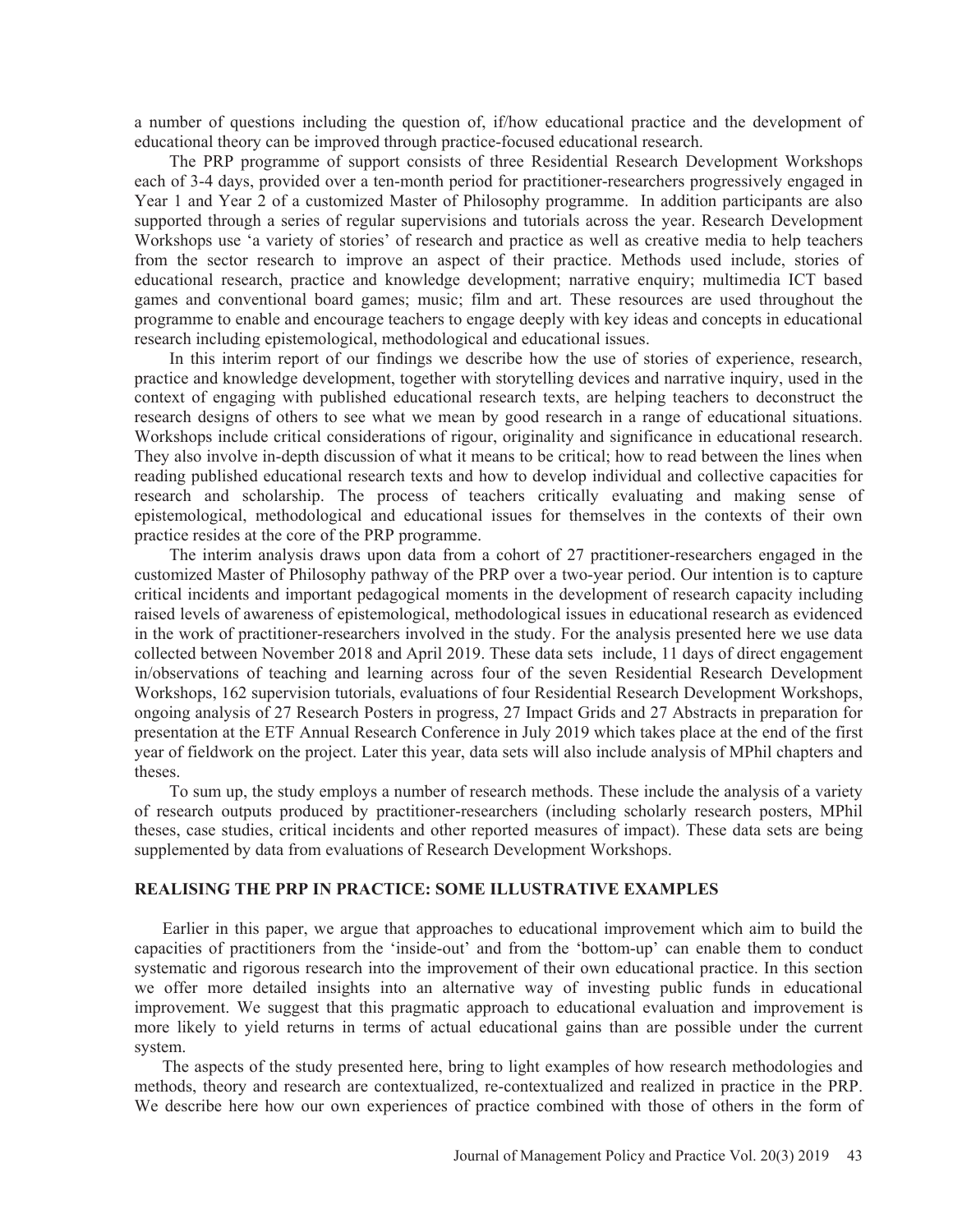narrative accounts of experience inform the design of the PRP. We draw attention to how factors influencing the development of the pedagogic devices employed in the PRP began in our own encounters with and experiences of problems in practical educational settings. We explain how we share these personal and practical experiences as stories with practitioners engaged in the PRP. We also explain how we use our own stories of research and practice and those of others to make complex ideas and concepts accessible and useful to practitioner-researchers in the sector.

# **EXAMPLE FOR MPHIL YEAR 1TALKING ABOUT WHAT'S REALLY HAPPENING: 'FELT DIFFICULTY'**

Following Dewey (1933), the motivation for this study including the work which led to the subsequent development of the PRP is essentially pragmatic. Pragmatic in the sense that the initial 'felt difficulty' (or disturbance) which first troubled us and led us to begin to develop the PRP emerged from indeterminate problems we encountered in our own practice regarding concepts, ideas and theories about, 'reflective practice'; 'excellence in education'; 'educational improvement from the top-down'; and 'educational evaluation from outside-in'.

These disturbances came to light for each of us at different times and in different ways as we variously tried to put ideas from research and theory developed by others into practice in the contexts of our own work. What they have in common is that in all of these situations, each of us was uncertain about how to respond to the indeterminate circumstances in which we found ourselves. We did not know what to do next.

# **EXAMPLE FROM MPHIL YEAR 1**

We report elsewhere (Gregson and Spedding, 2018) how personal and practical experiences helped us to see first-hand how the relationship between educational research and educational practice cannot be reduced to the simple application in practice of research conducted by others. This example illustrates how our experiences informed the design of MPhil Year 1, Research Development Workshop 1 in relation to helping practitioner-researchers to talk about what is actually happening in practice in order to begin the research process and to try to identify the 'Research Problem'.

#### **DEWEY'S THEORY OF INQUIRY: SEEING THE PROBLEM THROUGH THE PRP**

Dewey's theory of inquiry does not rely on an objectivistic understanding of what problems are, problems are not regarded as simply being "there", but as emerging from an indeterminate situation where something is identified as being problematic and therefore in need of inquiry because we do not yet know what the problem is. The process of inquiry into the transformation of the situation is purposive, controlled and directed Dewey argues, through the cooperation of reflection (or careful thinking) and actions which aim to transform the situation.

In the PRP MPhil Year 1, the process of inquiry begins when we ask practitioner-researchers to talk about what is actually happening in practice. Finding out what is problematic about an indeterminate or uncertain situation is a crucial moment in the process of inquiry. Echoing Dunne (1993, 2005) we note how in developing the PRP we revisit and share how we encountered these troubling aspects of our own educational practice before we knew what the problem was; before we knew what to do about the problem; before we knew what it would take to address the problem. Through our stories we share how each of the felt difficulties we encountered was present before we came to see what each called for. Each of the felt difficulties we encountered was present before we knew what it was and before came to see that they could not adequately be addressed without engaging in critical consideration (in all three cases) of the epistemic relationship between educational practice, theory and research.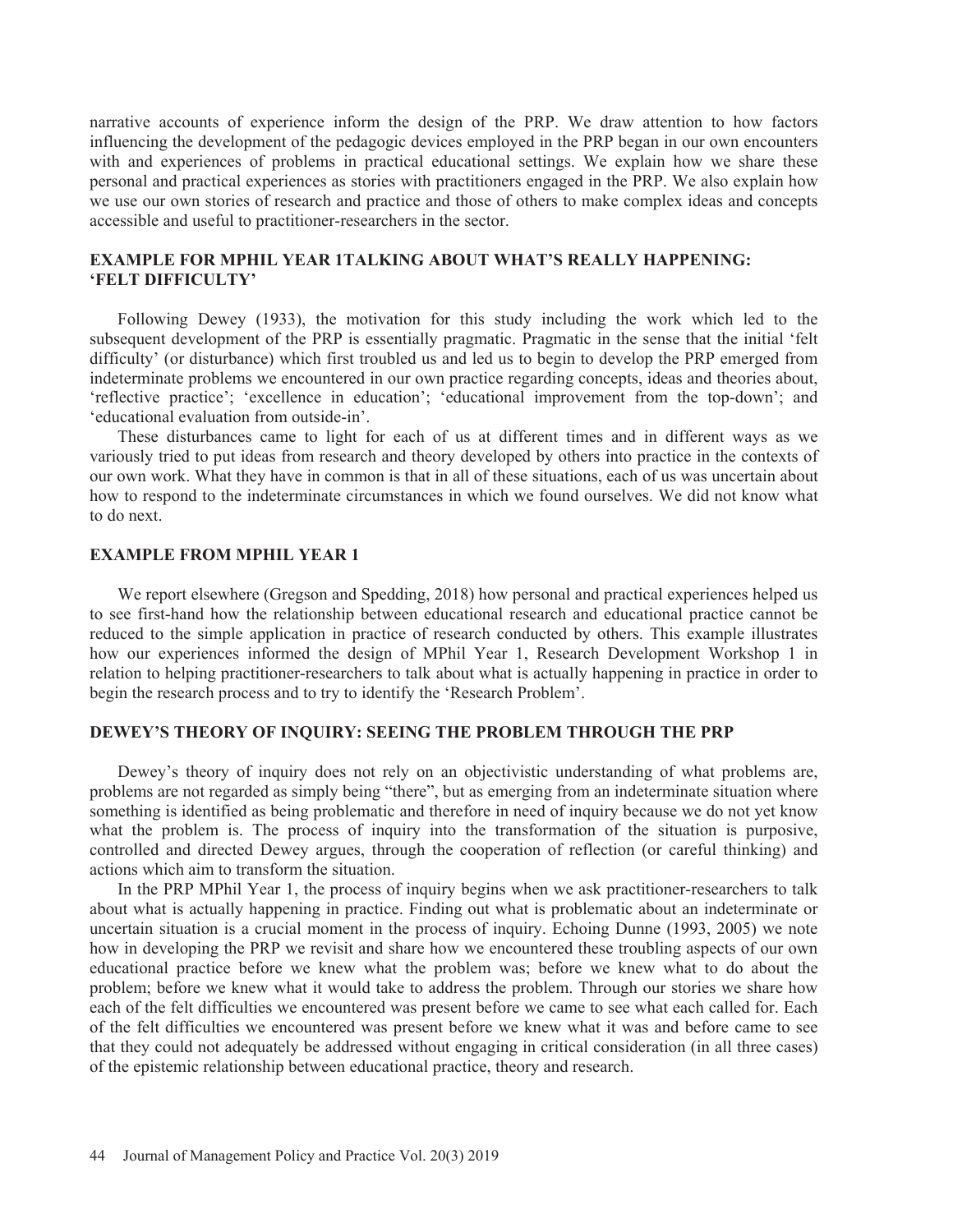In turn our stories tell how these experiences brought into sharp focus, the limiting assumptions and inherent tensions in the divisive relationships between practice, theory and research as they are framed in technical-rational, 'top-down' and 'outside-in' approaches to educational improvement.

Our stories explain how we arrived at a point where we could assert that, far from teachers being the passive consumers of knowledge produced by others in the form of 'blueprints' or 'recipes' for teachers for good practice, our own experiences reveal how practice can become the arena in which theory and research are tested. Our stories explain how closer and more careful examination of our experiences foregrounded how teachers can be creators of new knowledge as well as potential generators of and contributors to educational theory.

Our stories are mindful of and connect to the work of Eraut (2004), Kemmis (1995) and Carr (1995). Through our stories and theirs we provide examples of how the new learning involved in putting an idea or concept or theory into practice is a form of inquiry and therefore an important and legitimate form of educational research. In turn, we explain how these experiences came to influence the epistemology underpinning the PRP.

## **EXAMPLE FROM MPHIL YEAR 1: EMBODIED PRAGMATISM RESEARCH DEVELOPMENT WORKSHOPS 1-3**

Although we do not 'teach' this explicitly in MPhil Year 1, our engagement with the work of Dewey as described above, has developed the PRP into a kind of 'embodied pragmatism' in which we work alongside practitioner-researchers to incrementally understand the nature of the educational problem in question and the ways in which issues and problems encountered in practice might be addressed. MPhil Year 1 Residential Development Workshops 1-3 focus upon beginning the process of inquiry by, talking about, the 'felt difficulty'; what is really happening in practice; what the nature of the problem might be: how we can learn from the experiences and stories of others, who have encountered these 'felt difficulties' before, both face-to-face and in published literature; the lines of action they have taken and the consequences of these actions in practice.

# **EXAMPLE FROM MPHIL YEAR 1: THE IMPORTANCE OF STORIES OF RESEARCH IN PRACTICE IN THE PRP**

Gregory (1973) reminds us that as human beings we are all shaped by stories. We are shaped by the stories we hear and the stories we tell. Stories give us a lens through which we can understand the workings of the world. A story about one person's experience can offer us insights into our own lives, other ways of seeing the world, other ways of doing things. Stories can help us to understand things that are difficult to grasp in other ways. Stories can help us to share 'felt difficulties'. Stories can also help us to address them.

## **LINKING TO LITERATURE AND LEARNING FROM STORIES OF EXPERIENCES AND THE RESEARCH OF OTHERS**

We have discussed above how published philosophical, methodological other works inform pedagogical interventions in the PRP. The work of Dewey (1933) and Hunt (1987) are used to draw attention to the importance of taking experience seriously and to explain why we and the practitionersresearchers engaged in the PRP 'begin with ourselves'. The work of Gregory (1973) is used regarding the power of stories to shape thinking and the development of character. The work of Dunne (1993,2005) is drawn upon to highlight the shortcomings of 'top-down', 'outside-in', technical-rational approaches to education and educational improvement in practice. The same works also contribute to discussion of the approach informing the PRP regarding the nature of a practice and how a practice develops. The works of Eraut (2004), Kemmis (1995), Carr (1995), Fielding et al (2005) Sennett (2008) Hyland (2017, 2019) offer perceptive insights (some through stories) into the processes and the new learning involved in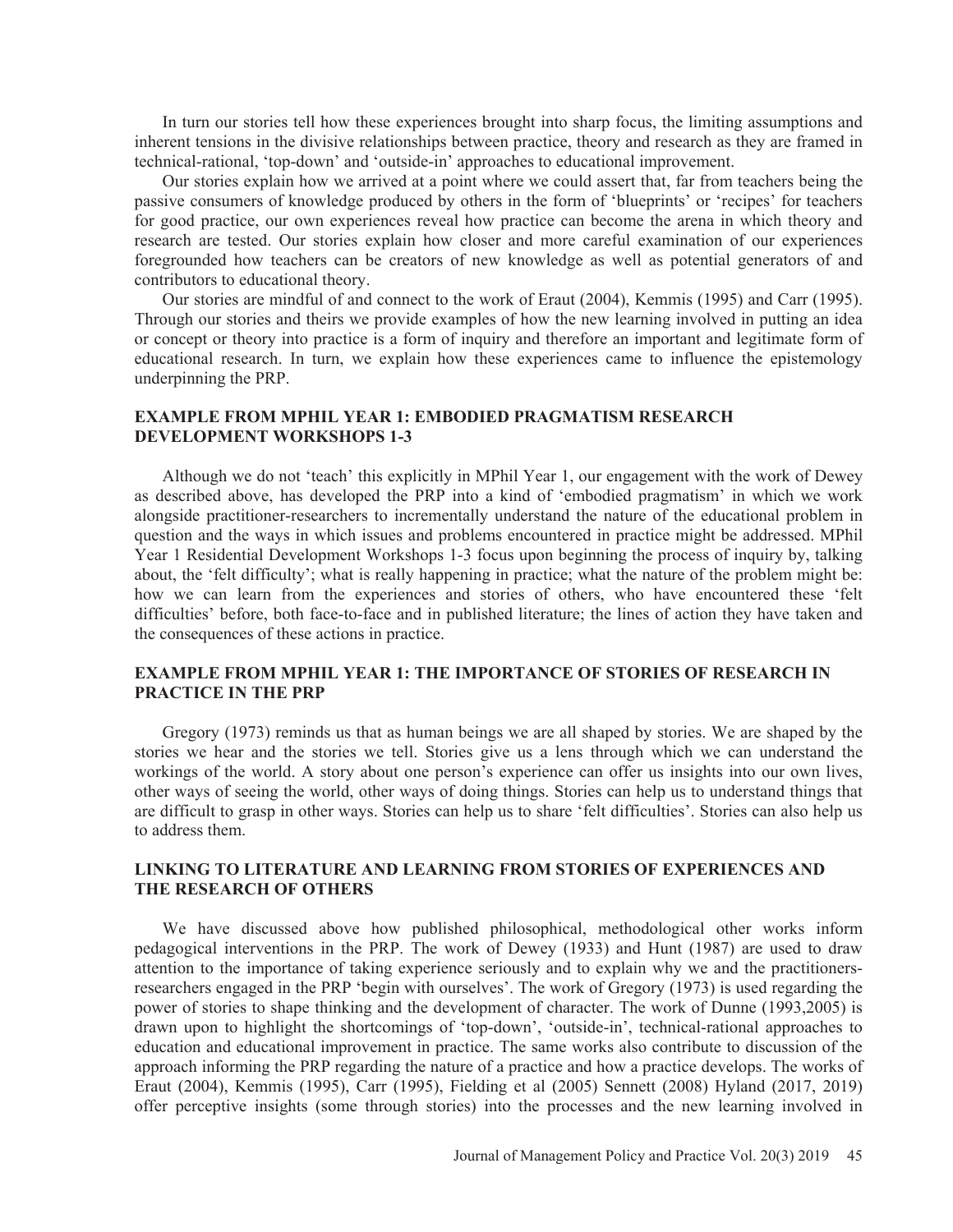putting an idea into practice and then refining and improving it in context. Fielding et. al. (2005, ) draw attention to how the fundamental challenge for policy makers is the question of how to 'scale up good work' that has been developed through pump-primed funding to areas where it is not funded without losing the dynamism and authenticity of the original (p.2). These authors challenge simplistic notions of 'transfer' based on the assumption that good practice can be identified and transferred simply by telling teachers about the good practices of others. Instead they suggest a number of factors which they found to be capable of positively influencing the transfer of good practice. These include an approach to educational evaluation and improvement which they describe as Joint Practice Development (JPD). This involves the creation of conditions in which teachers can work together to jointly improve their practice in situations of co-operation, collaboration and trust and in circumstances in which the realities and the time it takes to change and improve practice are taken seriously by both policy professionals and education leaders. The PRP builds upon and extends the work of Fielding et. al. (2005) by introducing a number of pedagogic devices which foreground direct experience, collaboration, cooperation and sharing experiences of educational research and improvement through story. This is not to imply that the pedagogic devices underpinning the PRP, direct experience, story and the development of practice operate in a discrete way. They do not. They are intimately connected in a dynamic interchange between knowledge and action. This emerges in the process and progress of the PRP in situations where statements about the external world constantly, subjectively and inter-subjectively 'face the tribunal of sense experience' (Biesta and Burbules, 2003, p.7). From this perspective, observation in the contexts of research never gives us knowledge but only becomes meaningful through interpretation, as we bring a whole body of assumptions and theory into dialogic interplay as we work to make sense of experience.

# **EXAMPLE FROM MPHIL YEAR 1: BEGINNING WITH OURSELVES**

Hunt uses his own experience of becoming a psychologist to help us to see how the axioms of the scientific method and its concerns with the rigour and precision of the experimental method led him to investigate into how jazz musicians, with their improvised solos are able to communicate specific states of emotion to the listener. He describes his own initial research exercise as pretentious. Likewise, he is equally critical of his own reporting of its rather ambiguous findings, describing it as being couched, 'in an almost incomprehensible, highly qualified jargon - which concluded with a call for more research' (pp.11-.12). Hunt uses this experience to draw attention to the dubious value of 'outside-in' applications of 'scientific method' to matters of human experience. He notes that the quality of human experience is a neglected aspect of educational research and that the starting point in the change process is personal and practical knowledge rather than theoretical knowledge. In sum, he reminds us of the importance of beginning with experience, 'beginning with ourselves'.

## **OUR STORIES**

For Daniel, the educational problem he encountered was connected to finding ways of encouraging reluctant learners to write in the face of difficulties he experienced with the implementation of esteemed and widely promoted phonics schemes used in the teaching and learning of English in schools in England. Daniel's account of how he tried to address this problem in practice became the focus of his dissertation and a subsequent peer-reviewed publication.

The educational problem which Maggie encountered was first related to difficulties she experienced as a policy professional and external evaluator in vocational education contexts. Her work required her to make judgements about the practices of others and to offer suggestions about how these practices could be improved. The difficulties and dilemmas she found in trying to make this idea work in practice, led her to undertake a Master of Arts Degree in order to explore these issues further. Secondly, her own inability to use a Reflective Diary to develop her practice which she was required to complete as an integral aspect of her own professional development, coupled with similar difficulties experienced later by her students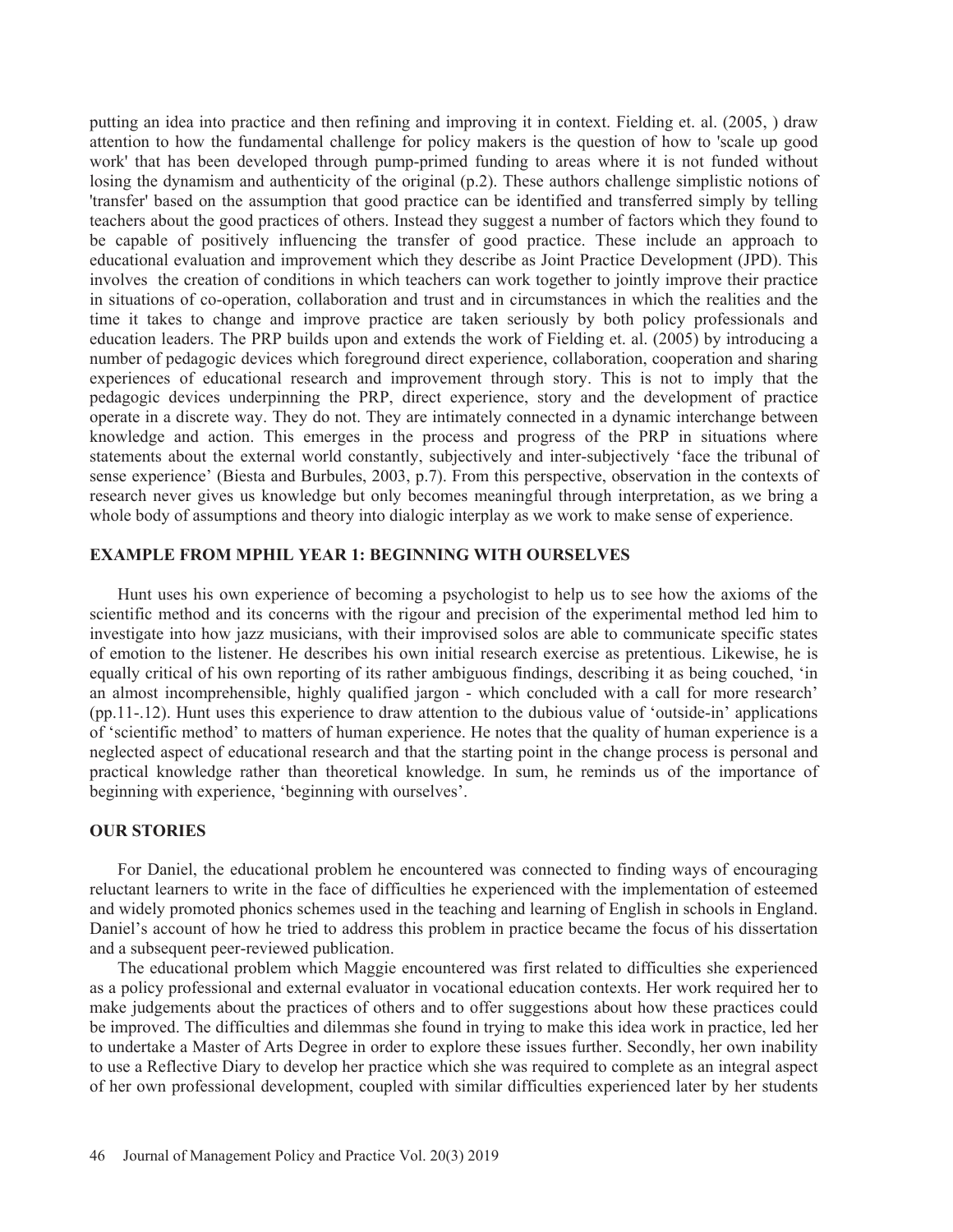as they also attempted to complete reflective diaries, led her to question dualisms in notions of reflective practice which she then explored as part of her Doctoral Thesis.

Trish's experiences of evaluating a programme of professional development for teachers in primary schools in parts of rural England led her to recognize the value and the limitations of the use of mixed methods in educational research as well as providing her with first-hand practical experiences of more illuminative and democratic approaches to educational evaluation.

We share these personal and practical experiences with practitioner-researchers engaged in the PRP in some detail. These include accounts of how our experiences eventually led us to engage in a co-operative search with policy professionals in ETF and practitioner-researchers from across England to explore what an epistemic alternative to current approaches to educational research, evaluation and improvement based upon pragmatic rather than technical-rational epistemic perspectives might look like. We explain that this is the ethos of PRP.

We make it clear that we did not begin with an understanding of what the conditions for an alternative approach to educational evaluation and improvement might be. We describe how these have come to light and are still coming to light in the course of this study. We ask practitioner-researchers to note how once again our own experiences of educational practice and educational research as we have described above helped us to see that the relationship between educational research and educational practice cannot be reduced to the simple application of knowledge gained from research conducted by others. Similarly, we explain our own work in the fields of, literacy development, educational evaluation and improvement and studies of reflective practice, originated in problems we encountered in trying to put theories and ideas from the educational research of others into practice.

# **EXAMPLE FROM MPHIL YEAR 1: ENTREE AND EXIT**

We explain in some detail above, how in Year 1 of the MPhil pathway of the PRP we begin by sharing our own stories of our experiences of research in practice as well as the stories of other researchers who have come to influence our thinking and our work. This is done to make the point that it is important in research to begin with ourselves, to take experiences of practice seriously and to help practitioner-researchers to appreciate that the education problem may not be as simple as it might first appear and the solution may not be as obvious as they think! We then invite practitioner-researchers to talk about what is actually happening in their practice and to share their own experiences of practice with us and with each other to try to develop a deeper understanding of the educational problem. We also point to the importance of looking to the work of other researchers who have encountered problems in research and practice before us and the positions they have arrived at to date. This is done in collaboration and open discussion so that we can gain a collective sense of the research experiences and interests of the whole group and identify where there may be pockets of shared interest and opportunities for future mutual endeavor and support.

This sharing of stories of research in practice beyond our own experiences of practice and those of practitioner-researchers is done in a number of ways. We begin by sharing examples of published works by prominent researchers which are virtually incomprehensible because of the imprecision, ambiguity and complexity of the language used and the effects of this upon the reader.

Next, we bring the experiences of research conducted by equally prominent but more accessible researchers who bring research to life in ways which extend an invitation to practitioner-research to be 'part of the action', an invitation to participate in the research, to look at what they did and to see what they saw (Peshkin, 1985).

For example, the work of Coffield (1983) in Entree and Exit, presents a rich and vivid account of the early career research experiences of someone who is now an internationally esteemed educational researcher. Coffield writes about a research study which goes badly wrong to the extent that he has to run away from the site of the research only to be chased along the street by the research population. Even in these dire circumstances Coffield has the courage and a healthy commitment to the principles of good research in education to be able to write up his research in a systematic, rigorous, robust and authentic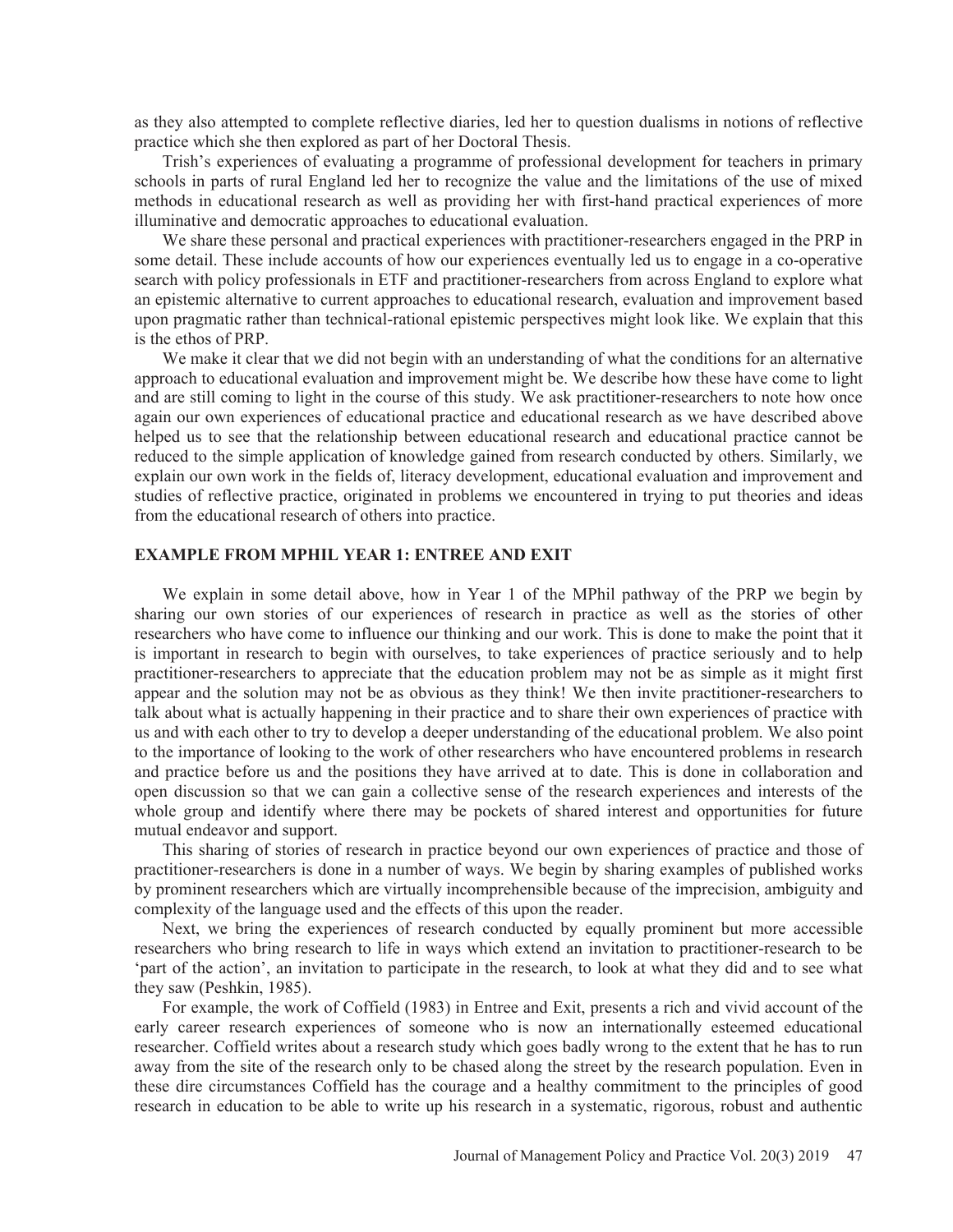way. Coffield brings the rigour and significance of his research to the fore by employing a balance of research methods appropriate to the work that researchers in the field of education have to do in order to report the research experience.

The main purpose of sharing this publication with practitioner-researchers engaged in the PRP is to help them to see that research in the sector does not always proceed in predictable ways and that even when things do not go as well as expected a good researcher will not try to disguise shortcomings in their research but will report them fully and accurately when the research in published. Another reason for sharing this publication with PRP participants is to demonstrate how case study can tell the story of the research in ways which ignite the interest of the reader which other less personal methods of reporting research would struggle to do. We also invite practitioner-researchers to work together to deconstruct the methods and methodology employed in Coffield's (1983) study. These include an introduction explaining the socio-economic and political factors in play in the context of the research, followed by a rich and engaging case study and discussion. At the same time, we introduce practitioner-researchers to other basic publications in the field of research methods which offer more conventional introductions to planning research and basic research techniques.

To drive the point home that experiences of research seldom work out exactly as planned, we use a number of clips from the popular movies, boxsets, YouTube and social media to draw attention to the challenges and realities of conducting educational research. These include a variety of stories from film, art, music, television, including, runaway golf carts and military parades etc. We use these to highlight important messages about the realities of the conduct of educational research and approaches to educational improvement in practice.

An example developed specifically for the PRP is the use of *The Good Research Game*, a board game, specifically designed to bring home some key principles in conducting educational research in a meaningful but lighthearted way.

#### **EXAMPLE FROM MPHIL YEAR 1: A LIFE IN RESEARCH**

In Year 1 we also introduce some of Coffield's more recent works (2008, 2009, 2010, 2014, 2017). These are brought to bear in order to help practitioner-researchers to see the trajectory of the research career of a single researcher. These publications are also offered as additional opportunities to not only deconstruct the methodology and methods 'in action' as they used a range of research publications, but also to encourage practitioners to examine how the author writes in a scholarly way which is both accessible to a range of audiences while at the same time being acceptable to the academic community's expectations of high standards of argument construction, citation and referencing.

In Year 1 of the MPhil we employ the work of Hyland (2017, 2019) to open up discussion of the existence or otherwise of a vocational-academic divide. The purpose of exploring these publications with practitioner-researchers is to help them to recognize that epistemologies are culturally, historically, socially and politically constructed and that practitioner-researchers in vocational education have a right and indeed a moral obligation to research and improve their own practice rather than to accept that their practice, their research or their ability to theorize is second rate or in any way of less importance or value than their counterparts in HE. In addition, Professor Hyland attends a Year 1 Research Development Workshop to share his story of research in person.

The work of Sennett (2008) also plays an important part in the MPhil Year 1, in inviting considerations of his richly described stories and accounts of the nature of skill and the processes and stages involved in the development of practice.

# **EXAMPLE FROM MPHIL YEAR 2: METHODOLOGY REVISITED**

We have described above how in Year 1, the focus of the PRP is upon, recognizing the need for valuing experience; the importance of beginning with ourselves; being able to talk about what is really happening including 'felt difficulty'; beginning a process of inquiry directed at understanding the nature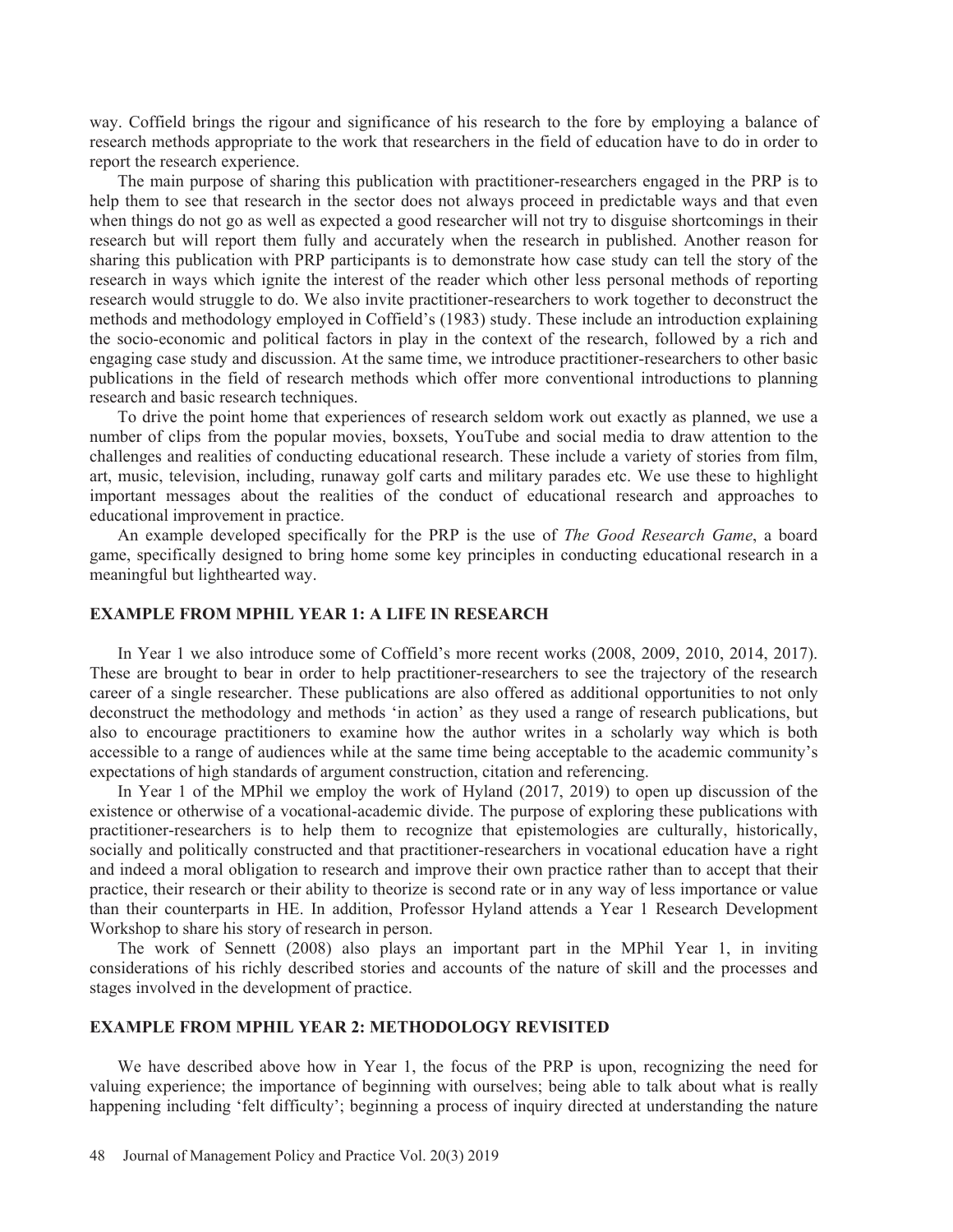of the problem; developing research and scholarship through experience and story; the legitimacy of and unique contribution of practitioner-research; challenging divisions between theory, research and practice; critically questioning the vocational-academic divide. Basic debates in educational research including methodological and methods issues are also introduced. Engagement with the ideas of Dewey and others are supported by pedagogical interventions informing the PRP. Some of these are described in detail above.

In Year 2 Dewey's pragmatic epistemology continues to inform the ethos and pedagogical interventions employed in the PRP. At this stage however, philosophical concepts of epistemology and ontology have been introduced but not explored in depth. A this point the stories/biographies of Socrates, Plato and Aristotle and others, these are considered in greater depth as practitioner researchers draft and refine the Research Methods chapter of their thesis and to reinforce the idea that positivist versus constructivist world views do not come from 'the gods' but from the ideas of those before us who have tried to make sense of truth and reality .

The following example from the work of Dunne is employed a pedagogical intervention, offered here for illustrative purposes.

## **REVISITING TECHNICAL-RATIONAL, TOP-DOWN APPROACHES TO EDUCATION: BLOOM'S TAXONOMY AND THE WORK OF DUNNE (1993)**

It is not easy for those engaged in the PRP to grasp why something as intuitively appealing as just telling practitioners about somebody else's good practice does not work. The nature of a practice and the pragmatic processes through which a practice changes and improves are complex. On the other hand, notions of the validity of 'cascade', 'beacons of excellence', 'advanced practitioners', 'champions' or other technical-rational slogans and approaches to educational improvement are deeply-entrenched and consequently hard to shift. That is why in addition to sharing our own stories of experiences of the difficulties of putting ideas from theory and research into practice, we encourage participants in the PRP to share their stories of practice with us and with each other. The work of Dunne (1993, pp.1-27) is introduced in the PRP to tell a story of the background to and implementation of Bloom et al's (1956) Taxonomy, a piece of research with which every teacher in England is familiar and which many of them use every day. Dunne shares his story with us. He tells us of his encounter with the technical-rational introduction of behavioural objectives to education. Behavioural objectives which were supposed to revolutionize education by making it more 'scientific'. He talks about the perceived practical problem of there being 'a lack of science' in the discipline of Education that 'needed to be addressed'.

Dunne recounts his experience with Bloom's Behavioral Objectives Model. He explains that the aim of the model was to strip back planning and the method of teaching his students to a list of 'behavioural objectives' or 'learning outcomes'. He describes how the model turned on the success of the teacher being able to demonstrate on a surface level that the student had understood what they had been shown or told and therefore achieved the objective and how this formulaic and instrumental system was rolled out across his college. He describes how Bloom's Behavioral Objectives Model was hailed as the 'Royal road to efficiency in teaching'. He goes on to point out how this model was designed against the backdrop of the 'New Science of Education' which was supposed to bring clarity and remove some of the old rhetoric and practical know-how often associated with teaching. Through his story Dunne reveals how remotely designed theories and 'top down' approaches to educational research can be damaging to the practice of education and points out that the popular technical-rational, 'one size fits all' approach to educational research, improvement and reform while intuitively appealing, rarely if ever hits home.

The grip of Bloom's Behavioral Objectives Model is still a common problem today and practitionerresearchers we see who interact with on a regular basis often struggle with the tensions of its intuitive appeal alongside its dulling technicality. Paradoxically this is often compounded by the zealousness of its imposition by management from the top-down'.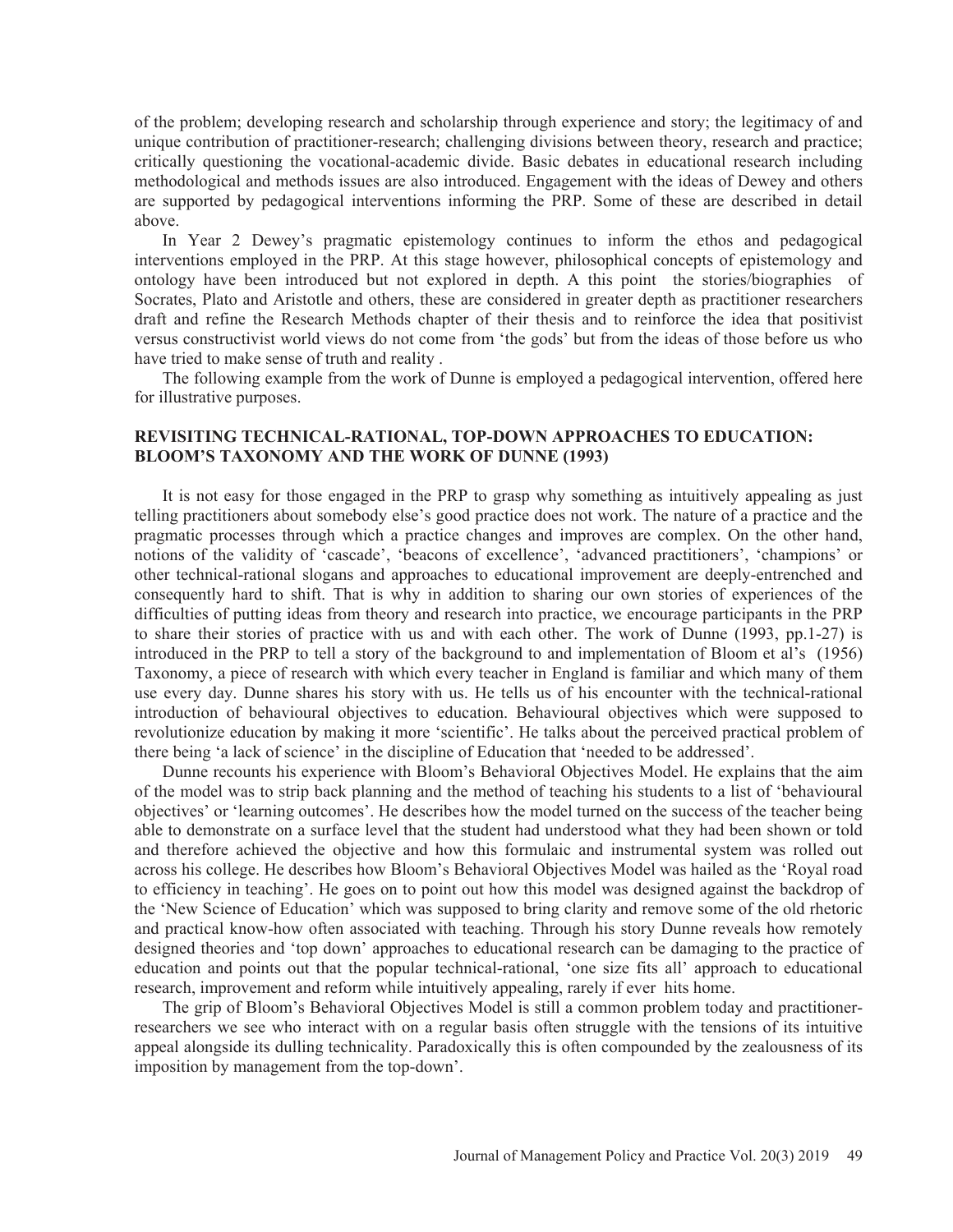PRP practitioner-researchers tell many other similar tales to those of Dunne in their accounts of what is actually happening in practice, including models and policies designed to enhance, streamline, or boost efficiency of their colleges and their teaching.

Evidence from the PRP suggests that these practical stories and experiences are being undervalued and diminished by managers in favour of external, reforms imposed from the top-down. Dunne's argument that the practical wisdom of teachers in their field should not be ignored or belittled is a powerful one and one that the PRP aims to echo. To frame some of the pedagogical interventions in the PRP around his argument is a good starting point.

# **WORK IN PROGRESS: DEVELOPING RESEARCH CAPACITY AND SCHOLARSHIP IN THE PRP**

We are currently in the process of analyzing and presenting data generated in the study in relation to practitioner-researchers' examples of developing research capacity and scholarship. These findings will be reported more fully in a forthcoming paper in late 2019 or early 2020.

Our work on the PRP in relation to the development of research capacity is guided by Dewey (1993) where he points out that the way we know something reveals itself to us initially on the level of action and only later in symbolic forms like language. In the context of the PRP, it is important to note, that the development of a language to think, talk and write in, in careful, considered and critical ways about direct experience and research, plays an important role in helping PRP practitioner-researchers to face the, 'tribunal of sense experience' in practice. For this reason, the incremental approach adopted to the development of the conventions of research including, talking about what is really happening in practice and taking time to identify and understand the research problem in Year 1 is purposive. Equally purposive is the PRP's positioning of in-depth consideration of research methodology in MPhil Year 2 rather than Year 1.In Year 1 the main emphasis in the PRP focuses upon identifying the educational problem in practice and in beginning to engage with the thinking and writing of others who have encountered this problem before us. The study of epistemology, ontology and methodology are left to Year 2 on the grounds that ideas of reality and truth should also be allowed to emerge not only from the experience of respected philosophers but also those of PRP practitioners themselves.

The development of research capacity and scholarship in the PRP is therefore pragmatic and grounded in, regular shared experience, co-operation, mutual engagement in a shared endeavor, critical dialogue as well as in a range of forms of written communication, problem-finding, problem-solving.

#### **SUMMARY AND CONCLUSION**

Through the work of Dewey (1929, 1933), Biesta and Burbules (2003), Kemmis (1995), Carr (1995) and the stories of Gregory (1973), Coffield (1983, 2017), Dunne (1993), Hunt (1987) and Sennett (2008), among others, we have shared our experiences and understandings of developing and supporting, practitioner-research in the PRP. We have made the case that educational research needs to be conducted by educational practitioners in the settings of the educational practice that constitute the sites of their work.

We suggest that the pragmatic approach to educational improvement underpinning the PRP may offer a corrective ( or at least a complementary approach) to some of the shortcomings of 'top-down', 'outsidein', neoliberal and positivist metanarratives in the field of educational evaluation. We have highlighted the importance of engaging teachers in more democratic and cooperative forms of educational research related to the improvement of their practice. We have described critical moments in and provide examples of pedagogical interventions in the development of research capacity and scholarship in the PRP. The theoretical framework underpinning the PRP is explained with reference to a number of seminal texts. Through the work of Dewey (1933) and Hunt (1987), we have foregrounded the important role of experience in the improvement of educational practice. Through the work of Gregory (1973), we have pointed to the power of stories to make complex ideas accessible, shape thinking and contribute to the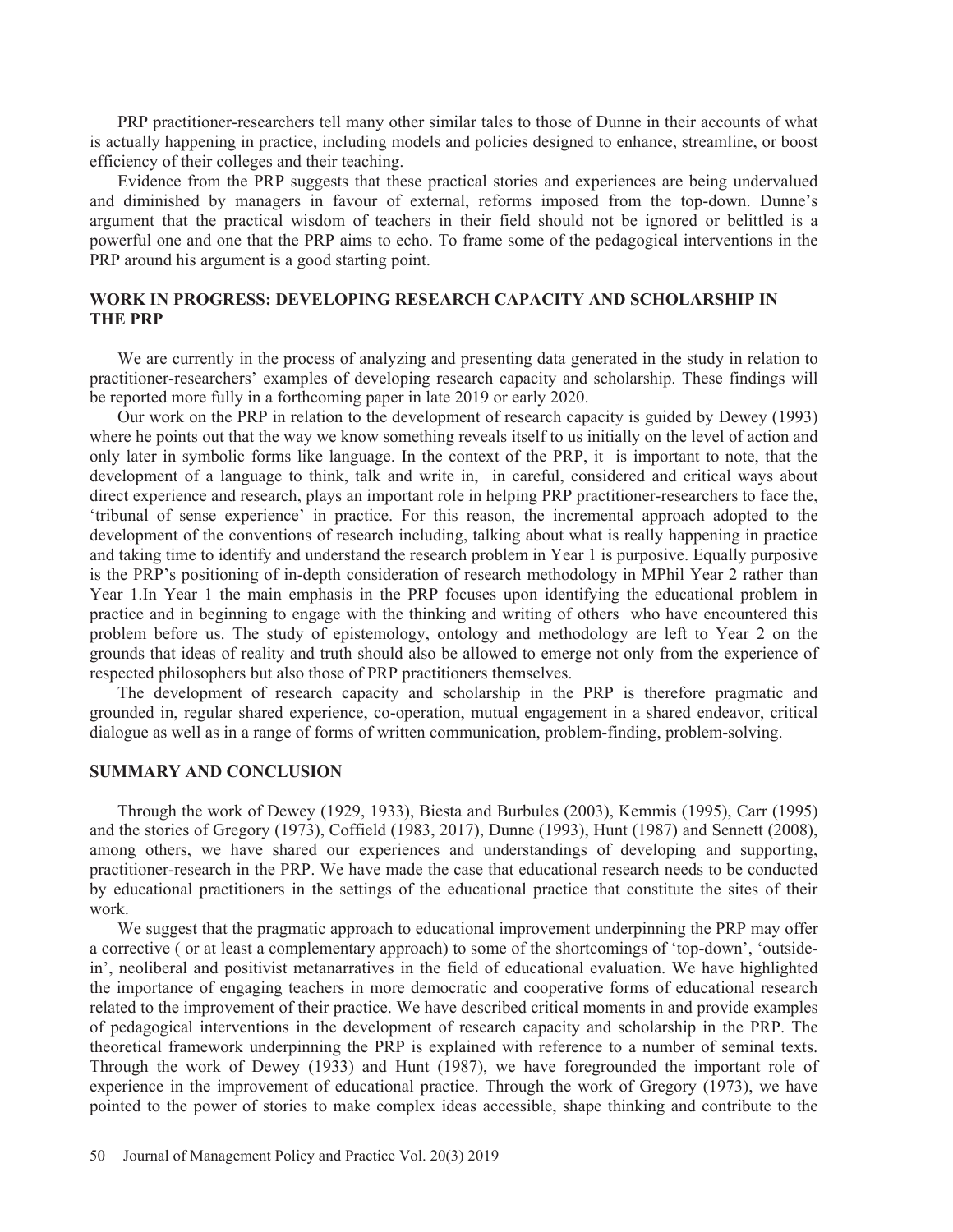development of character and good judgement in practice. We have brought to life, the shortcomings of 'top-down', 'outside-in'', approaches to the improvement of educational practice, premised on technicalrational world views with reference to the work of Hunt (1987) Dunne (1993, 2005), Sennett (2008) and Coffield, 2017) .

The PRP aims to help tackle research projects that are not only relevant to practitioner's areas of expertise and have an impact on their practice but also have the potential to inspire other practitioners to research their own practice and tell their own stories of research and inquiry. Emerging evidence indicates that a significant number of practitioners in the PRP subsequently provide practical role models for their colleagues which in turn enables them to engage in practitioner research. This points to a potential sustainability in PRP's approach to the development of educational improvement, research and scholarship.

Evidence from our interim analysis of the PRP indicates that participants in the programme are encouraged to develop their thinking by critically engaging with and deconstructing key texts in educational research. Emerging evidence suggests that this experience gives them the basic tools they need to research their own practice in systematic and rigorous ways, informed by both theory and research in situations where practice is advanced in the light of empirical evidence.

We conclude that stories of experience and research methods can and should be told by those doing and living the research and not only reserved for the attentions of researchers removed from the realities and challenges of educational practice in the FAVE sector.

Contributions from the above works are helping us to frame the development of what we believe is a coherent alternative model of education improvement. This model is informed by theory and research from the disciplines of Education, Philosophy and Sociology. We use these contributions to make the case that 'inside-out' and 'bottom- up' approaches to educational evaluation and improvement are at least worthy of consideration as an alternative or a least a complementary approach to 'top down' and 'outsidein' models of educational change.

The current system of educational evaluation and improvement in England, conducted through Ofsted inspections, has some merits and performs some functions well. However its methods rely, in the main, upon a 'top-down' and 'outside-in' model of educational improvement based upon what is largely a technical-rational world view which overlooks the nature of a practice and the processes through which a practice improves in context.

## **REFERENCES**

- Arnove R. (2002). Comparative and International Education Society' (CIES) Presidential Address, Facing the Twenty-First Century: Challenges and Contributions. *Comparative Education Review,* 5(34), 477-503.
- Ball, S. (2008). *Education Debate*. Bristol: The Policy Press.
- Ball, S. (2018). The tragedy of state education in England: Reluctance, compromise and muddle a system in disarray. *Journal of the British Academy*, 6, 207-238.
- Biesta, J., & Burbules, N. (2003). *Pragmatism and Educational Research*. Maryland: Rowman & Littlefield Publishers, Inc.
- Bloom, B.S., Engelhart, E.J., Hill, W.H., & Krathwohl, D.R. (1956). *The Classification of Educational Goals, Handbook 1: Cognitive Domain.* New York: McKay,
- Carr, W. (1995) *For Education: Towards Critical Educational Inquiry*. Buckingham: Open University Press.
- Coffield, F., & Borrill, C. (1983). Entree and Exit. *The Sociological Review,* 31(3), 520-545.
- Coffield, F. (2008). *Just Suppose Teaching and Learning Became the First Priority*. London: Learning and Skills Network (LSN).
- Coffield, F. (2009). *All You Ever wanted to Know About Learning and Teaching but were too Cool to Ask*. London: Learning and Skills Network (LSN).